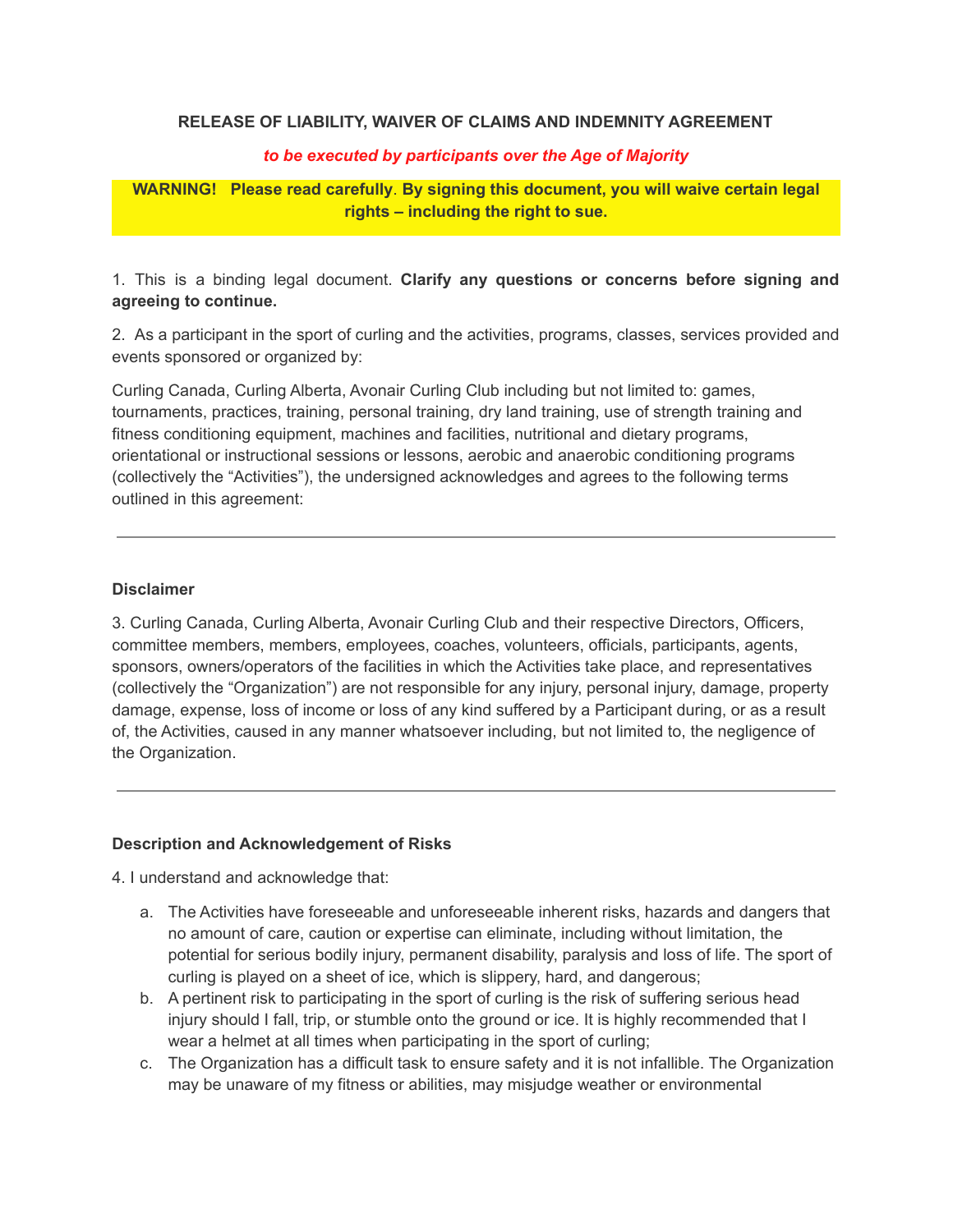conditions, may give incomplete warnings or instructions, and the equipment being used might malfunction; and COVID-19

d. The novel coronavirus, COVID-19, has been declared a worldwide pandemic by the World Health Organization and COVID-19 is extremely contagious. The Organization has put in place preventative measures to reduce the spread of COVID-19; however, the Organization cannot guarantee that I will not become infected with COVID-19. Further, participating in the Activities could increase my risk of contracting COVID-19.

5. I am participating voluntarily in the Activities. In consideration of my participation, I hereby acknowledge that I am aware of the risks, dangers and hazards associated with or related to the Activities. The risks, dangers and hazards include, but are not limited to:

- a. **Health:** executing strenuous and demanding physical techniques, physical exertion, overexertion, stretching, dehydration, fatigue, cardiovascular workouts, rapid movements and stops, lack of fitness or conditioning, traumatic injury, bacterial infections, rashes, and the transmission of communicable diseases, including viruses of all kinds, COVID-19, bacteria, parasites or other organisms or any mutation
- b. **Premises:** defective, dangerous or unsafe condition of the facilities; falls; collisions with objects, walls, equipment or persons; dangerous, unsafe, or irregular conditions on floors, ice, or other surfaces, extreme weather conditions; travel to and from
- c. **Use of Equipment:** mechanical failure of the equipment; negligent design or manufacture of the equipment; the provision of or the failure by the Organization to provide any warnings, directions, instructions or guidance as to the use of the equipment; failure to use or operate the equipment within my own ability.
- d. **Contact:** contact with brooms, brushes or curling stones, other equipment, vehicles, or other persons, and may lead to serious bodily injury, including but not limited to concussions and/or other brain injury, or serious spinal
- e. **Advice:** negligent advice regarding the Activities.
- f. **Ability:** Failing to act safely or within my own ability or within designated areas.
- g. **Sport:** the game of curling and its inherent risks, including but not limited to, running, sliding or slipping on the ice surface, delivering the curling stone, skipping or sweeping, stepping onto the ice surface from the walkway or onto the walkway from the ice surface, or stepping over dividers that divide one sheet of ice from the next.
- h. **Cyber:** privacy breaches, hacking, technology malfunction or damage.
- i. **Conduct:** My conduct and conduct of other persons including any physical altercation between participants.
- j. **Travel:** Travel to and from the Activities.
- k. **Negligence:** My negligence and negligence of other persons, including NEGLIGENCE ON the PART OF THE ORGANIZATION, may increase the risk of damage, loss, personal injury or death. I understand that the Organization may fail to safeguard or protect me from the risks, dangers and hazards of curling programs, some of which are referred to

## **Terms**

6. In consideration of the Organization allowing me to participate in the Activities, I agree: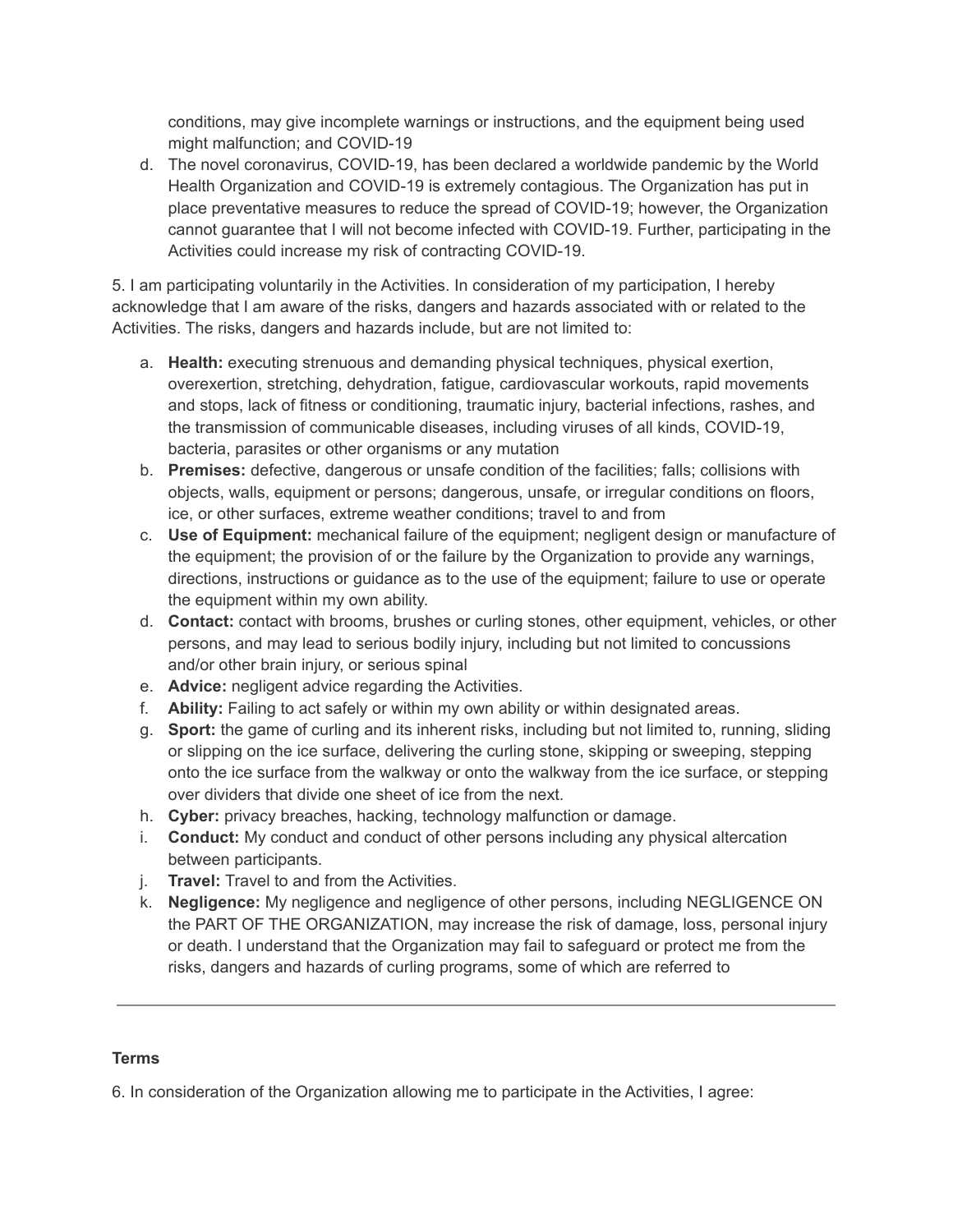- a. That when I practice or train in my own space, I am responsible for my surroundings and the location and equipment that I select;
- b. That my mental and physical condition is appropriate to participate in the Activities and I assume all risks related to my mental and physical condition;
- c. To comply with the rules and regulations for participation in the Activities;
- d. To comply with the rules of the facility or equipment;
- e. That if I observe an unusual significant hazard or risk, I will remove myself from participation and bring my observations to a representative of the Organization immediately;
- f. The risks associated with the Activities are increased when I am impaired and I will not to participate if impaired in any way;
- g. That it is my sole responsibility to assess whether any Activities are too difficult for me. By commencing an Activity, I acknowledge and accept the suitability and conditions of the Activity;
- h. That I am responsible for my choice of safety or protective equipment and the secure fitting of that equipment;
- i. **COVID-19:** that COVID-19 is contagious in nature and I may be exposed to, or infected by, COVID-19 and such exposure may result in personal injury, illness, permanent disability, or death.

### **Release of Liability and Disclaimer**

7. In consideration of the Organization allowing me to participate, I agree:

- a. That the sole responsibility for my safety remains with me;
- b. To ASSUME all risks arising out of, associated with or related to my participation;
- c. That I am not relying on any oral or written statements made by the Organization or its agents, whether in a brochure or advertisement or in individual conversations, to agree to participate in the Activities;
- d. To WAIVE any and all claims that I may have now or in the future against the Organization;
- e. To freely ACCEPT AND FULLY ASSUME all such risks and possibility of personal injury, death, property damage, expense and related loss, including loss of income, resulting from my participation in the Activities;
- f. To FOREVER RELEASE and INDEMNIFY the Organization from any and all liability for any and all claims, demands, actions, damages (including direct, indirect, special and/or consequential), losses, actions, judgments, and costs (including legal fees) (collectively, the "Claims") which I have or may have in the future, that might arise out of, result from, or relate to my participation in the Activities, even though such Claims may have been caused by any manner whatsoever, including but not limited to, the negligence, gross negligence, negligent rescue, omissions, carelessness, breach of contract and/or breach of any statutory duty of care of the Organization;
- g. To FOREVER RELEASE AND INDEMNIFY the Organization from any action related to my becoming exposed to or infected by COVID-19 as a result of, or from, any action, omission or negligence of myself or others, including but not limited to the Organization;
- h. That the Organization is not responsible or liable for any damage to my vehicle, property, or equipment that may occur as a result of the Activities;